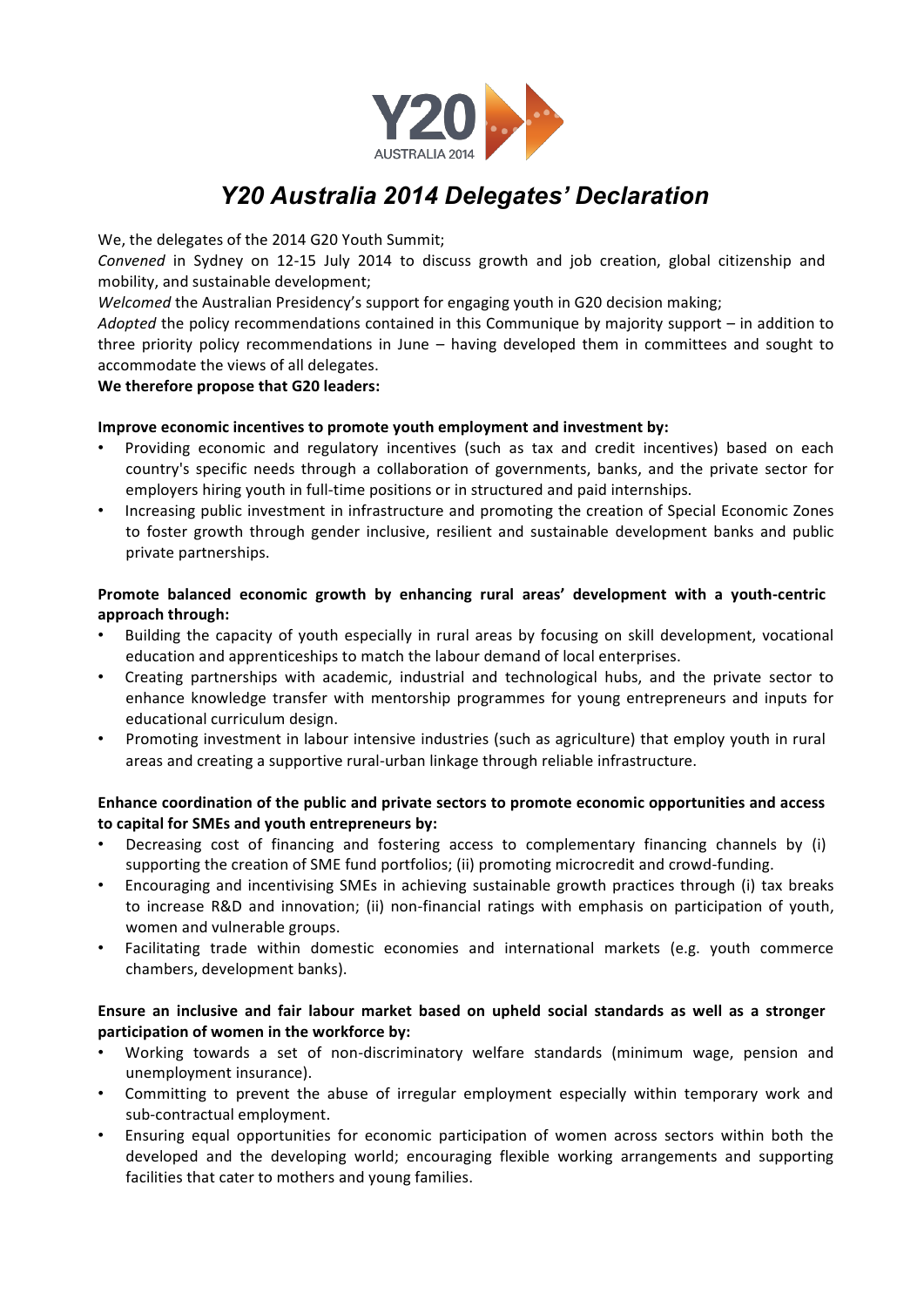## **Strengthen states' capacity to face the financial and fiscal challenges ahead by:**

- Addressing the negative impacts of speculative financial transactions on growth and employment, by: (i) Evaluating the risk of non-banking financial institutions and developing prudential requirements; (ii) Fostering transparency and competition among CRAs; (iii) Ensuring the sustainability of sovereign debt restructuring processes by discouraging predatory transactions (e.g. vulture funds).
- Tackling anti-competitive behaviours, including: preventing tax-evasion-planning by implementing common accounting standards, putting collective pressure on non-cooperative jurisdictions and increasing transparency related to international taxable transactions and corporate ownership.

#### **Promote labour mobility through social security agreements to:**

- Ensure access to affordable healthcare for migrant workers who have satisfied minimum eligibility requirements.
- Increase and simplify portability of pensions between countries.

## **Prioritise initiatives to enhance access to global education and skills training, through:**

- Strengthening the B20/G20 Global Apprenticeship Network in order to provide relevant education and skills development and match youth with prospective employers.
- Developing governmental and public-private programmes through which financial and visa assistance for education is provided to qualifying students in exchange for a commitment to work for the home country sponsor for an agreed period of time.

## **Create a framework to address barriers to the labour mobility of students and young professionals across the globe, including:**

- Accreditation of educational qualifications and diplomas, content of courses, grading systems and an information portal for jobs skills requirements.
- Making visa procedures simple, transparent, objective and non-discriminatory through electronic applications with reduced costs.

#### **Promote open and fair internet access and encourage e-learning through:**

- Ensuring that access to the internet is extended, with education on internet use secured, in particular to youth.
- Developing online courses based on local labour requirements with the support of increased public and private funding.
- Committing to net neutrality laws, which guarantee the internet's power to connect, inform and empower by ensuring internet providers do not discriminate, and that no byte of information is prioritised over another, as long as the content is compliant with national legislation.

# **Promote political and social engagement by developing and strengthening mechanisms through which youth can participate in and influence decision-making processes, including by:**

- Institutionalising youth engagement forums at the local, regional and national levels, including youth representation in public policy deliberations.
- Promoting cooperation between official G20 engagement groups.
- Enhancing continuity and accountability between past, current, and future presidencies of the Y20 through supporting a troika system.

## **Mainstream sustainable development within the three integrated dimensions in all G20 committees and policy outcomes, including in collaboration with the private sector and civil society by:**

- Endorsing Sustainable Development Goals as a universally relevant agenda based on the principle of Common but Differentiated Responsibilities with goals aimed at poverty eradication and sustainable development reform, and inclusion of vulnerable groups.
- Supporting the design and effective national implementation of curricula based on sustainable development at all levels of education and vocational learning, incorporating innovative models.